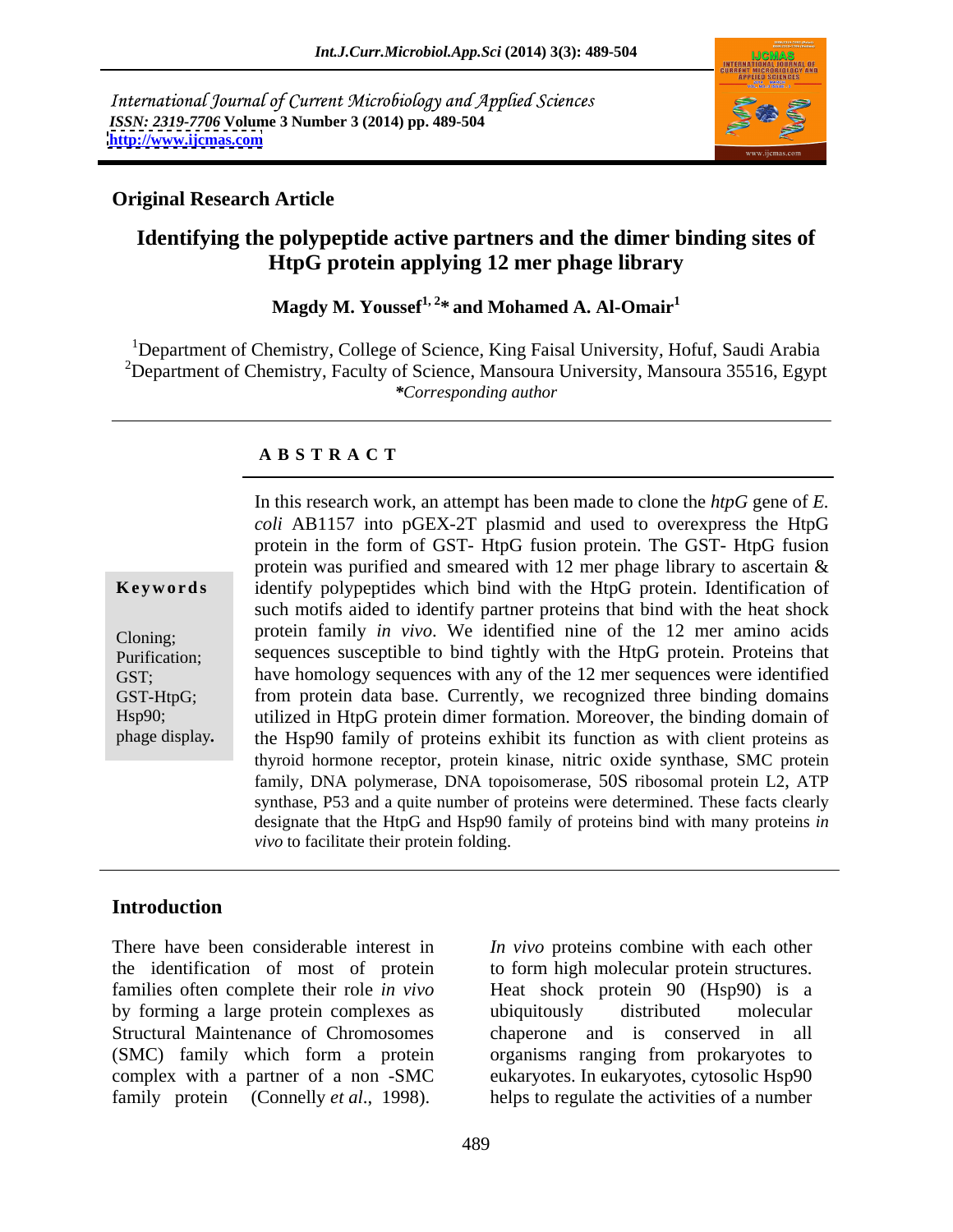proposing an essential role for this protein properties for recognizing peptide contributes to signal transduction by directly involved in signaling pathways. The monoclonal antibodies (Baselga and During protein processing, ATP binds to Hsp90 and drives huge conformational changes in the chaperone that ultimately lead to ATP hydrolysis (Sato *et al*., 2010 In our current study, we utilized the phage and Ali *et al*., 1998). As in the cases of display diligently to acquire structural other molecular chaperones, Hsp90 functional relationship of the HtpG protein recognizes non-native proteins and partners. The technique of phage display prevents irreversible aggregation during allows high affinity ligands, presumably refolding (Buchner, 1999). related to the HtpG protein to be

HtpG is a prokaryotic homologue of the Hsp90 protein, is present in the cytoplasm **Materials and Methods** of bacteria, yeast and higher organisms. Biochemical studies have revealed that hsp90 is an ATP driven machine that cooperates with a set of co-chaperones (Riggs *et al*., 2004). The domain building enzymes, DNA polymerase and DNA of hsp90 is conserved between *E. coli* and ligase used were AR or molecular biology man, therefore, the co-chaperones that grade and obtained from Sigma, BDH support in hsp90 function in the prokaryotes cell may have the same function in eukaryotic. Homologues also exist in the endoplasmic reticulum (Parcell

of transcription factors and kinases and Lindquist, 1994). The authoritative involved in signal transduction, cell cycle expertise of phage display has been control, and development (Queitsch *et al*., broadly applicable in the recombinant 2002). In many eukaryotes, removal of libraries displaying small random peptides. cytoplasmic Hsp90 is known to be lethal, Which shall have significant appreciated in cell growth (Borkovich *et al*, 1989 and sequences contains attraction to several van der Straten *et al*., 1997). *Hsp90* is targets. These libraries have produced either quickly or firmly associated with peptide sequences similar to the epitopes specific client proteins that are unstable of antigens in order to define the binding unless chaperoned with *Hsp90*. Various specificity of monoclonal antibodies regions of *Hsp90* have been proposed to (Devlin *et al*., 1990, Lane and Stephen, be involved in the interactions with such 1993, Huang and Oliff, 2001, Chowdhary target proteins. For instance, a highly *et al*.*,* 2007). Previously, the phage display charged region of chick *Hsp90* is essential used to recognize small peptides which for the binding to estrogen (Binart *et al.*, prevent vascular endothelial cancer 1995); this region is also involved in the development, interleukin-6 receptor (Su *et* binding to the subunit of casein kinase *al*., 2005), targeting neuropilin as an CK2 (Miyata and Yahara, 1995). *Hsp90* is antitumor strategy in lung cancer (Chen *et* a dimeric molecular chaperone that *al*., 2005a), tumor necrosis factor-alpha stabilizing a large number of proteins the mechanism of action of anti-HER2 broadly applicable in the recombinant libraries displaying small random peptides. properties for recognizing peptide prevent vascular endothelial cancer development, interleukin-6 receptor (Su *et*  (Shibata *et al*., 2004) and also to elucidate monoclonal antibodies (Baselga Albanell, 2001).

identified.

## **Materials and Methods**

## **Chemicals**

All the reagents, chemicals, restriction grade and obtained from Sigma, BDH chemicals LTD, Bio-Rad and stored as directed by supplier.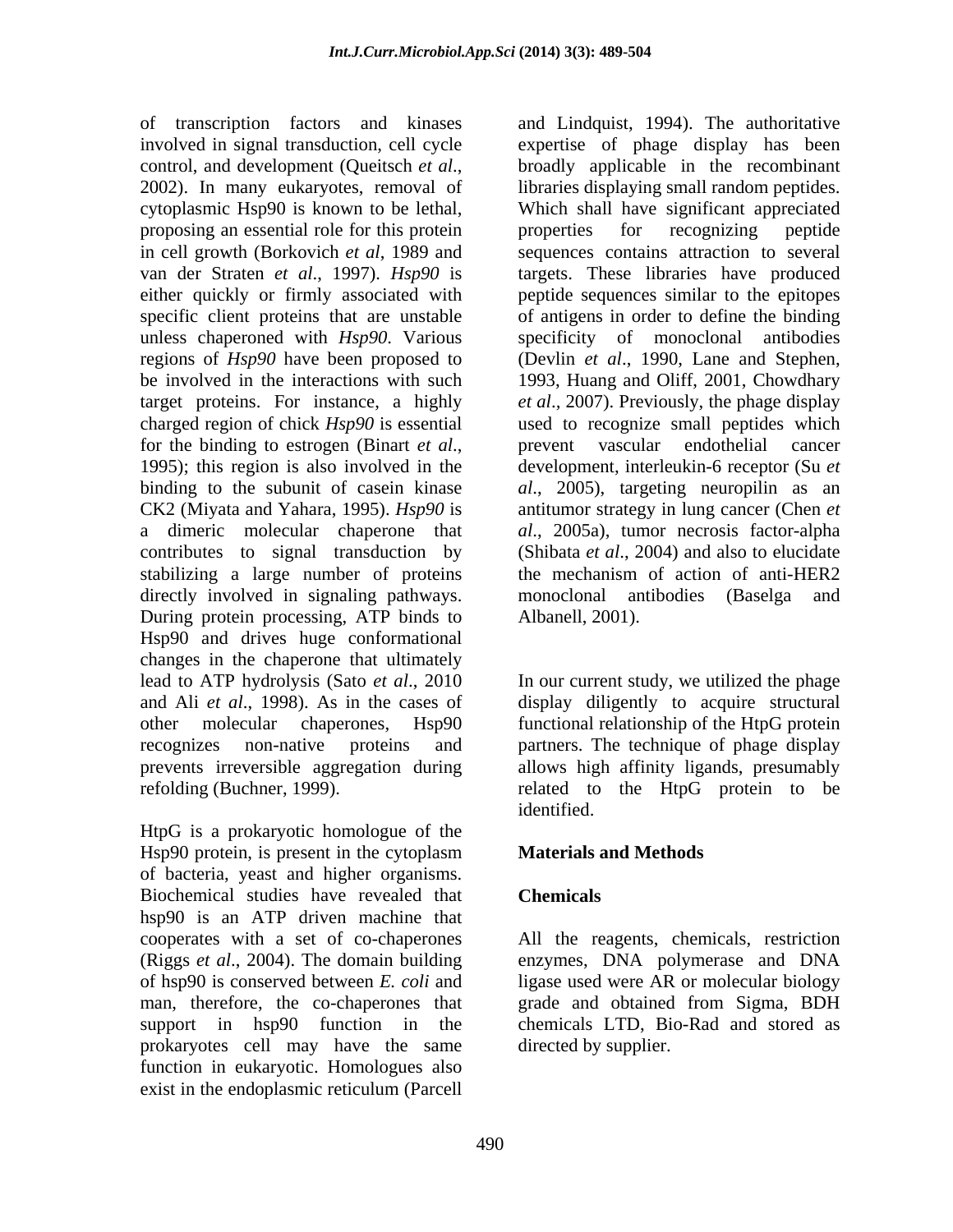All bacterial strains utilized in the research Sodium dodecyl sulfate polyacrylamide work were conducted by Dr Picksley, S. M. (Biomedical Science Department, Bradford University, UK). AB1157 (F**-** *1 thr-1*  $\ar{a}C14$   $\ar{a}B6$   $\Delta(\text{gpt } \text{prod2})$  62 *lacY1 tsx-33 galK2*  $\lambda$ *Rac hisG4 rfbD1* **GST- HtpG fusion protein** *rpsl31 str R kdgK51 xylA5 mlt-1 argE3*), BL21 (F *ompThsdS*  $(r_B \cdot m_B)$  *gal dcm*), DH5<br>(*supE44 hsdR17 recA1 endA1 gyrA96thi-1* (*supE44 hsdR17 recA1 endA1 gyrA96thi-1*  GST- HtpG fusion protein was conceded *relA1*), W3110 (F *IN* (*rrnD-rrnE*)*I*).

 pGEX-2T (pGEX-2T) GST gene fusion plasmid IPTG inducible  $Ap^R$ ) Amersham **Phage ELISA** Pharmacia Biotech, pMMY001 (pGEX- 2T- $htp$ GIPTG- inducible  $Ap^R$ ) This work. The phage display technique was

Extraction, purification, elucidation and manipulation of both chromosomal and **Preparational Contract Contract Contract Contract Contract Contract Contract Contract Contract Contract Contract Contract Contract Contract Contract Contract Contract Contract Contract** plasmid DNA were carried out as described by Sambrook *et al*., (1989)

### **Polymerase Chain Reaction (PCR**):

Oligonucleotide DNA forward **DNA sequencing** (5'TGAGGGGATCCTACATGAAAGGA designed in frame to amplify the *htpG* gene from *E. coli* AB1157 chromosomal referenced to Youssef and Al- Omair

*Bam* HI restriction enzymes. A plasmid web site DNA vector was purified and linearized with *Eco* RI and *Bam* HI restriction **Results and Discussion** enzymes. The *htpG* gene was cloned into pGEX-2T DNA method reported by

### **Bacterial strains and plasmid DNA Polyacrylamide gel electrophoresis**

 *thi* gel electrophoresis (SDS-PAGE) was carried out conferred to Laemmli,(1970).

### *-Rac-hisG4 rfbD1* **- GST-HtpG fusion protein Overexpression and Purification of GST- HtpG fusion protein**

*m<sub>B</sub>*)gal *dcm*), DH5 The overexpression and purification of  *IN (rrnD-rrnE)1*). byYoussef and Al- Omair (2008).

### R ) Amersham  $\mathbf{p}_{\mathbf{h}\mathbf{a}\mathbf{a}\mathbf{e}} \mathbf{E} \mathbf{I} \mathbf{I} \mathbf{S} \mathbf{A}$ **Phage display of affinity ligands and Phage ELISA**

) This work. The phage display technique was **DNA manipulation**<br>described by Bottger *et al.*, (1996). The phage display technique was conceded and confirmed to the method

### **Preparation of phage single stranded DNA**

Phage single stranded DNA was prepared as reported by Sambrook *et al*., (1989).

## **DNA sequencing**

*C3')* and reverse (5'GAAGGTCATCC ssDNA sequences was performed by GGGATTCCATCA3') primers were Macrogen Inc. (Macrogen Inc.1001, DNA. The PCR reaction was carried out Republic of Korea) and determined by the (2008). method using an automated procedure *htpG* **gene cloning into pGEX-2T DNA** Nucleotide sequences were analyzed by An appropriate DNA fragment containing translated into amino acid by ExPASy the *htpG* gene treated with the *Eco* RI and Proteomics tools [\(http://kr.expasy.org/](http://kr.expasy.org/)) World Meridian Venture Center, #60-24, Gasan dong, Geumchun Seoul, 153-781, dideoxynucleotide chain termination involving differential fluorescent label. using CHROMAS program and DNA was web site.

### **Results and Discussion**

Youssef and Al- Omair (2008). high affinity ligands that interact with the The technique of phage display allows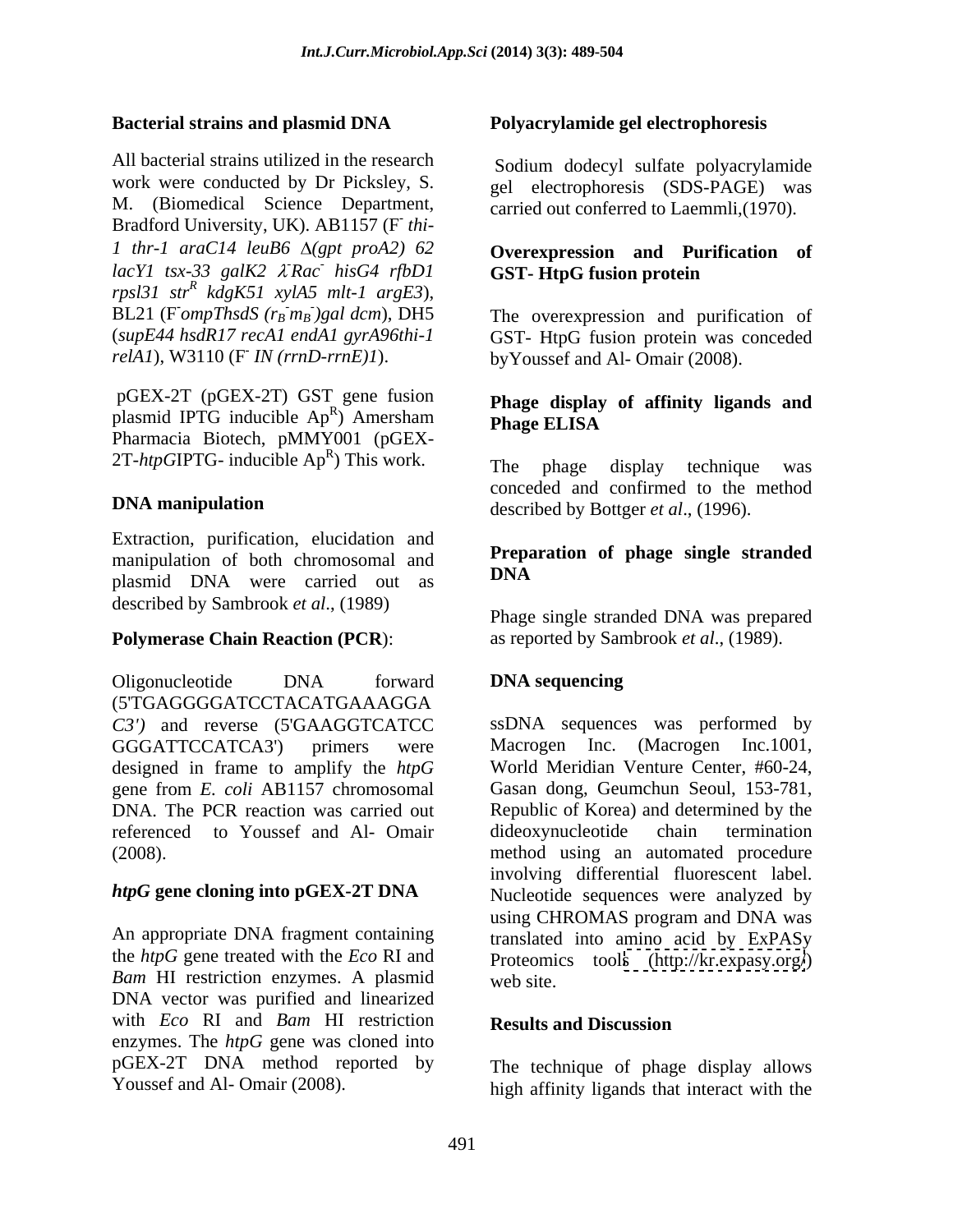commonly used to purify proteins for

The *htpG* gene contains 1875 nucleotide ovalbumin, Marvel (controls) respectively. base pair (bp). The PCR oligonucleotide These ELISA signals of the 12 mer phage forward and reverse primers were used to selected with monoclonal antibody DO1 amplify the entire *htpG* gene of bacterial strain AB1157 18 bp upstream of the *htpG* gene to 20 bp downstream of the *htpG* produced from this round for the 12 mer gene. The pGEX-2T is a suitable vector phage are symptomatic and revealed the for the cloning process because its complete sequence is known. The pGEX- 2T express GST protein tagged of the target protein of interest HtpG. The pGEX - 2T DNA was digested with restriction enzymes *Eco* RI and *Bam* HI to linearize and in the form of GST-HtpG fusion 4.3 kbp DNA of the vector. The 4.3 kbp linear pGEX- 2T and the *htpG* PCR product were ligated using T4 DNA ligase. selected on the GST-HtpG fusion protein The ligation mixture was transformed into might bind to the GST protein alone. competent cells of the *E. coli* strain DH5. The recombinant plasmid DNA was designated pMMY001.The pMMY001 plasmid was then introduced into the *E. coli* B protease deficient host strain, BL21. The GST- HtpG fusion protein purified and 100 µl of the 12 mer phage library using affinity chromatography. It was noticed that the purification led to the isolation of 96 kDa protein corresponding fusion protein. To examine the specificity to the GST- HtpG fusion protein (Figure 1 Lane 4). Case and the U.S. with GST-HtpG fusion protein, the 12

Before employing the phage display  $(1<sup>st</sup>$  round) were plated onto an ELISA technique on the GST-HtpG fusion protein, the 12 mer phage library was tested using monoclonal antibody DO1 (provided by Dr. Picksley, S. M.). The monoclonal antibody DO1 is known to

HtpG protein need to be identified. In the SDLxKL motif (Bottger*et al*., 1996). This adherence of such technique an important antibody was used as a positive control to step was to express HtpG protein in an aconfirm the integrity of the 12 mer phage easily purified form. One affinity tag library. The results of the 12 mer phage phage display is the GST (glutathione S are shown in Figure 2. The ELISA signal transferase) tag. Consequently, the HtpG of the 12 mer phage plated onto protein was over expressed and purified as monoclonal antibody DO1 is about 3 and 4 GST-HtpG fusion protein. folds greater than the ELISA signals of the selected with monoclonal antibody DO1 12 mer phage plated onto BSA, ovalbumin, Marvel (controls) respectively. These ELISA signals of the <sup>12</sup> mer phage indicate that the DO1 antibody is able to select the 12 mer phage. The signals integrity of the 12 mer phage library.

> The integrity of the 12 mer phage library was demonstrated; we then applied the 12 mer phage with the *E. coli*, HtpG protein protein. It is likely to have potential probability that phage specifically Therefore, the purified GST protein was utilized as a control for GST-HtpG fusion protein work with the phage display technique. The 12 mer phage library (5X  $10<sup>11</sup>$  TU/ml) was used for this resolution were plated onto small dishes previously coated with 20 µg purified GST-HtpG of the 12 mer first round selected phage mer phage pool selected from these round  $(1<sup>st</sup>$  round) were plated onto an ELISA plate wells previously coated with GST, BSA, ovalbumin, Marvel as a non specific control proteins and GST-HtpG protein as a specific protein.

recognize the N terminal of p53 protein at The bound phages were perceived by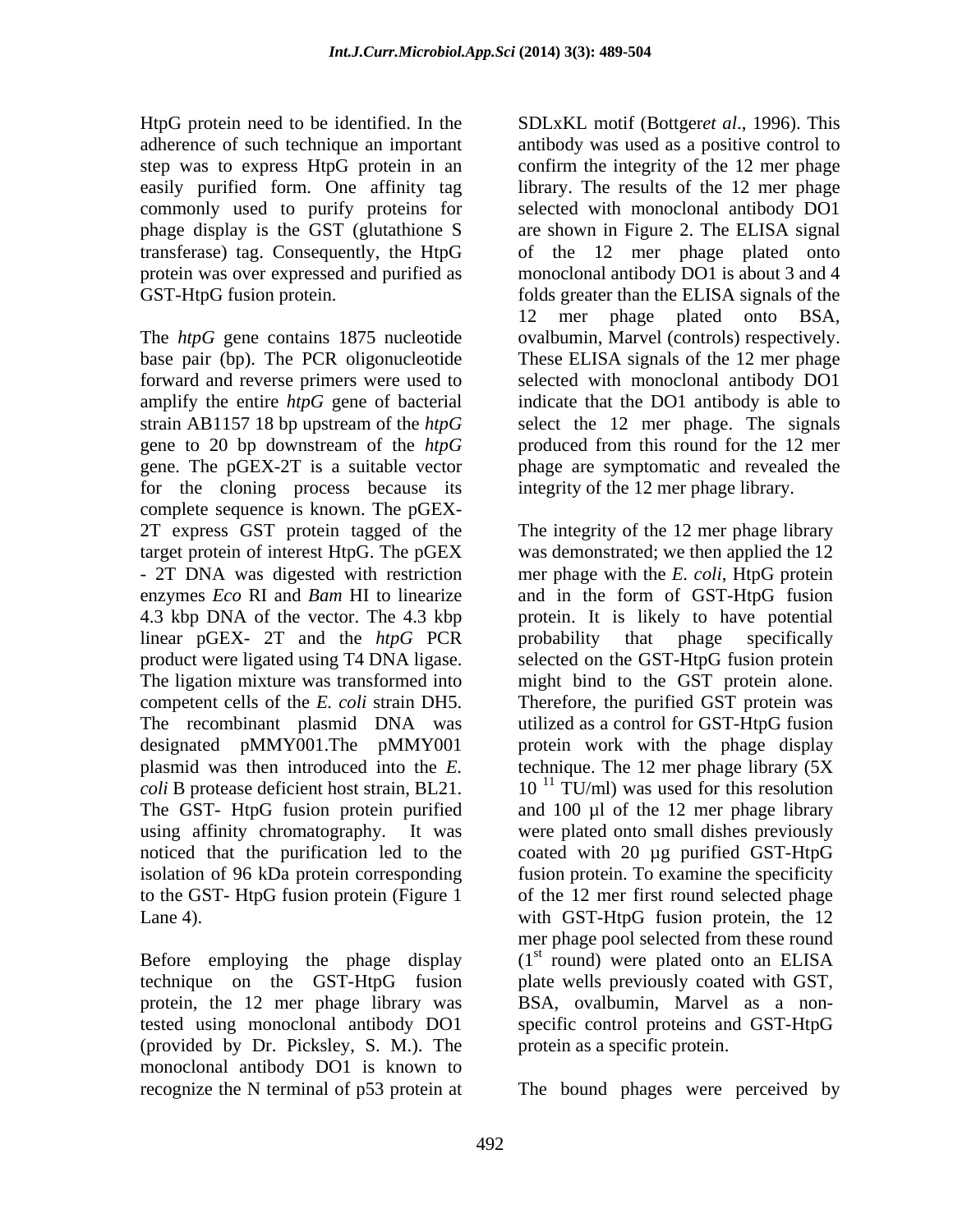peroxidase conjugated anti-M13 antibody. Selection was performed by plating 15 µl The phage display results obtained with of the 12 mer phage pools from the the 12 mer phage selected on the GST- HtpG fusion protein is shown in Figure dishes previously coated with 0.5 µg of the 3.The ELISA signal of the 12 mer plated onto a well coated with GST-HtpG fusion phage were eluted and neutralized and the protein in the ELISA plate is neutral phage was used to transfect *E. coli* approximately 2 fold greater than the strain K-91 and plated onto LB agar plates ELISA signal detected from plating the supplemented with 20 µg/ml tetracycline. phage onto wells coated with GST protein The phage from single colonies were and 4 fold greater than that observed with amplified and the specificity of the 12 mer BSA, ovalbumin and Marvel proteins. phage amplified from each clone was Based on the result received from the first examined by plating 25 µl/well onto an round of the 12 mer it had probability that some phage specifically bound to the GST, BSA (controls) and GST-HtpG HtpG protein in the GST-HtpG fusion proteins respectively . The bound phage protein. Subsequently, the 12 mer phage were detected at 450 nm by peroxidase pool produced from the first round were conjugated anti-M13 antibody and TMB carried forward to a following round of substrate. The ELISA signal produced selection by plating 50 µl of the 12 mer from plating the third round 12 mer phage phage pool onto small dishes previously onto GST-HtpG fusion protein was about coated with 5 µg of the purified GST- 6-8 fold greater than the ELISA signals HtpG fusion protein. This phage were obtained from plating the 12 mer phage eluted, neutralized and amplified (second onto GST or BSA controls (Figure5). The round). The specificity of the 12 mer individual 12 mer phage selected after second round selected phage was third round each showed strong ELISA examined. The signals with GST-HtpG protein rather than

As we have displayed in Figure 4, the HtpG protein, which was about 4 fold greater than the ELISA signals obtained from plating the 12 mer phage onto GST To ascertain the sequence of the high and substantially 6 fold greater than the affinity ligands displayed on the surface of ELISA signals produced with BSA, the 12 mer phage libraries (insert), we ovalbumin, Marvel (controls). have chosen 25 phage clones of the 12 mer

We may envisage from these results that phage library that contributed 8 or 7 fold the 12 mer phage selected by the GST- ELISA signals (strong signals) greater HtpG protein should have an affinity than the controls, for sequencing their ligand displayed on the surface of the ssDNA. The following oligonucleotides phage that binds tightly to the HtpG protein. It was unequivocal to carry was deliberate on the basis of the forward the 12 mer phage to a further identified sequence of bacteriophage fd, round (third round) of selection with the Beck *et al*., (1978) in order to identify the

ELISA signal produced from the second affinity ligand(s) on their surface that round 12 mer phage plated onto the GST- might interact with the HtpG protein after previous round of selection onto small purified GST-HtpG fusion protein. The examined by plating 25 µl/well onto an ELISA plate wells previously coated with the GST or BSA. It was established that the 12 mer phage libraries had a high the third round of selection.

GST-HtpG protein. The third round of arrangement of the insert in the 5' end of primer 5'CCCTCATAGTTAGCGTAA3' was deliberate on the basis of the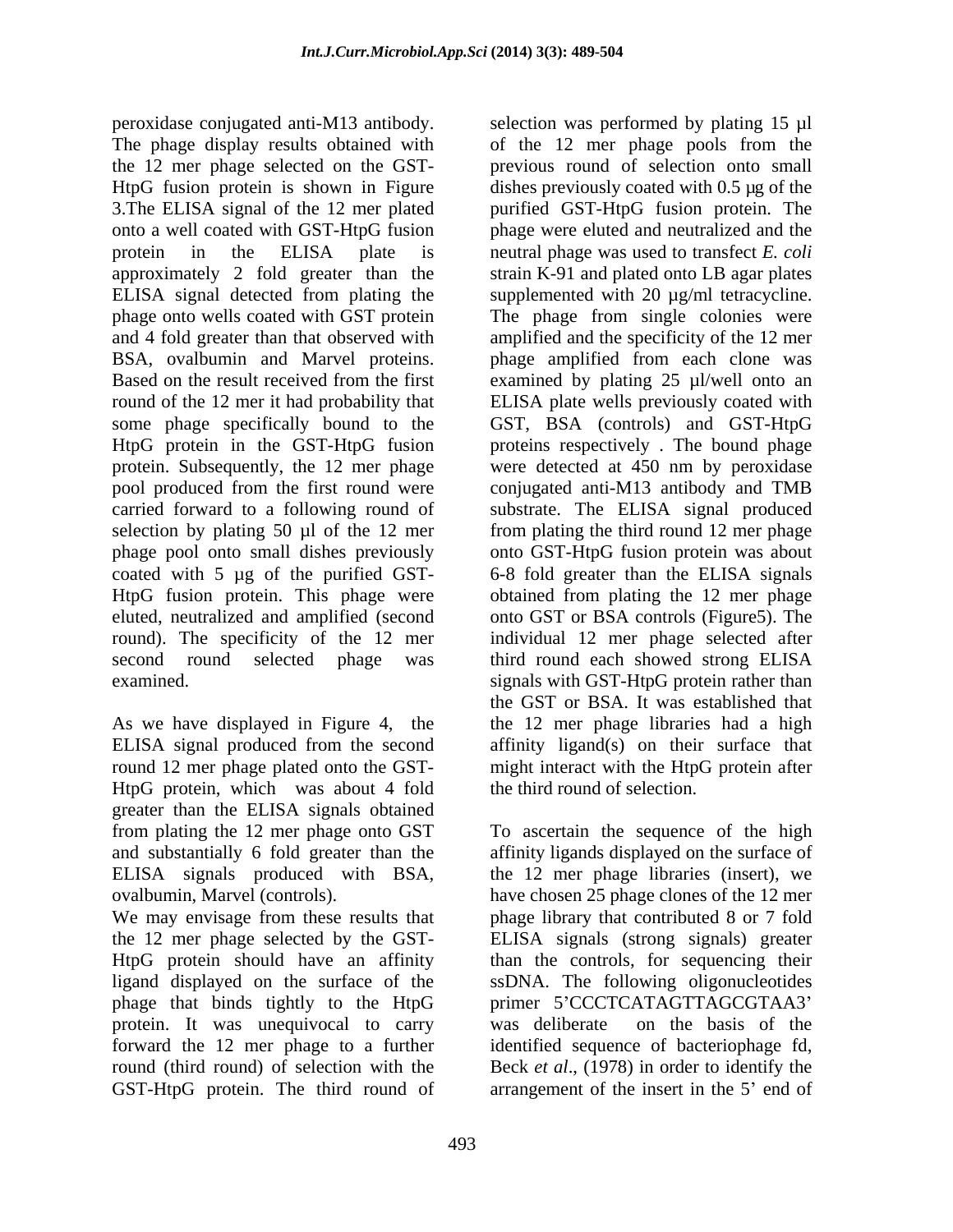the gene III (Parmley and Smith, 1988). sequences and identified from the protein The DNA sequence of the region, that database. The family of heat shock encoded for the amino terminal in PIII proteins 90 is a highly conserved (contain insert) was conceded by molecular chaperone that is essential in Macrogen Inc. (Macrogen Inc.1001, eukaryotes and prokaryotes, where it is World Meridian Venture Center, #60-24, involved in many cellular functions, such Gasan dong, Geumchungu Seoul, 153-781, as protein trafficking, signal transduction Republic of Korea) for the 25 phage and receptor maturation (Taipale*et al*., , clones of the 12 mer library to identify the nucleotide sequence of the insert that

corresponding amino acids by ExPASy amino acids sequence SMRSWDNDHMKR. Proteomics tools [\(http://kr.expasy.org/](http://kr.expasy.org/)) The E. coli protein database also revealed sequence of the insert region with its reveals that these 12 mer amino acids amino acid sequence SMRSWDNDHMKR. sequences interacts strongly with the HtpG The DNA polymerase plays a vital role in protein and might exist within the DNA repair system and from these results, sequence of the HtpG protein partner. We assume that the Hsp90 proteins may

in the coat protein III of fd phage that bind applying the 12 mer phage library. The MERDTLEDSKLF are represented in (Table with the above nine 12 mer amino acids 1991). This family of protein connects to

2010).

fused to the gene of coat protein PIII. Proteins such as aspartyl tRNAsynthetase, The DNA sequences of the insert and their PspC domain protein, aminotransferase, corresponding amino acids in all the asparaginyl-tRNA synthetase, histidine positive clones were represented in Table kinase and aspartyl-tRNA synthetase 1 for the 12 mer insert. The DNA identified from protein database to have a sequences were translated into the sequence homology with the 12 mer web site and the results for the DNA that the carboxyl terminal (amino acids corresponding amino acids are represented polymerase V (EC 2. 7. 7. 7) shared in Table 1. The amino acids sequences sequence homology with the 12 mer The amino acids sequences of inserts in have a role in the DNA repair mechanism. gene III of the 12 mer phage clones were In addition, the transcriptional regulator used to search for protein homology using LuxR family and transcriptional regulator Swiss port protein database AraC family were identified in protein [\(http://web.expasy.org/blast/](http://web.expasy.org/blast/)) web site. data base to establish sequence homology Unlike nine 12 mer amino acids sequence. Consequently, these proteins sequences have been identified as an insert may bind to the HtpG or Hsp90 proteins tightly with the HtpG protein through Hsp90 proteins interacts with transcription amino acids sequences that found to bind signal transduction pathways (Pratt and firmly to HtpG protein are Welsh, 1994). It has been reported that SMRSWDNDHMKR, DCTWRISDTKVP, Hsp90 proteins contribute in the assembly<br>CRQHAEPMKDWD, KHPIKFRRVSDR, and disassembly of protein complexes. It<br>FSKPDKLFKEDK, KYADPQRTVHSV, further plays a significant role in the<br>ETFQSGAKQLHL, H 1). Proteins that have homology sequence in assisting in protein folding (Welch, amino acids sequence SMRSWDNDHMKR. The *E. coli* protein database also revealed SMRTWDN from 618 to 624) of DNA amino acid sequence SMRSWDNDHMKR. The DNA polymerase plays <sup>a</sup> vital role in DNA repair system and from these results, we assume that the Hsp90 proteins may with SMRSWDNDHMKR amino acids for protein folding. It was testified that, factors, and plays essential roles in diverse Hsp90 proteins contribute in the assembly and disassembly of protein complexes. It further plays a significant role in the translocation of specific proteins all the way through intracellular membranes, and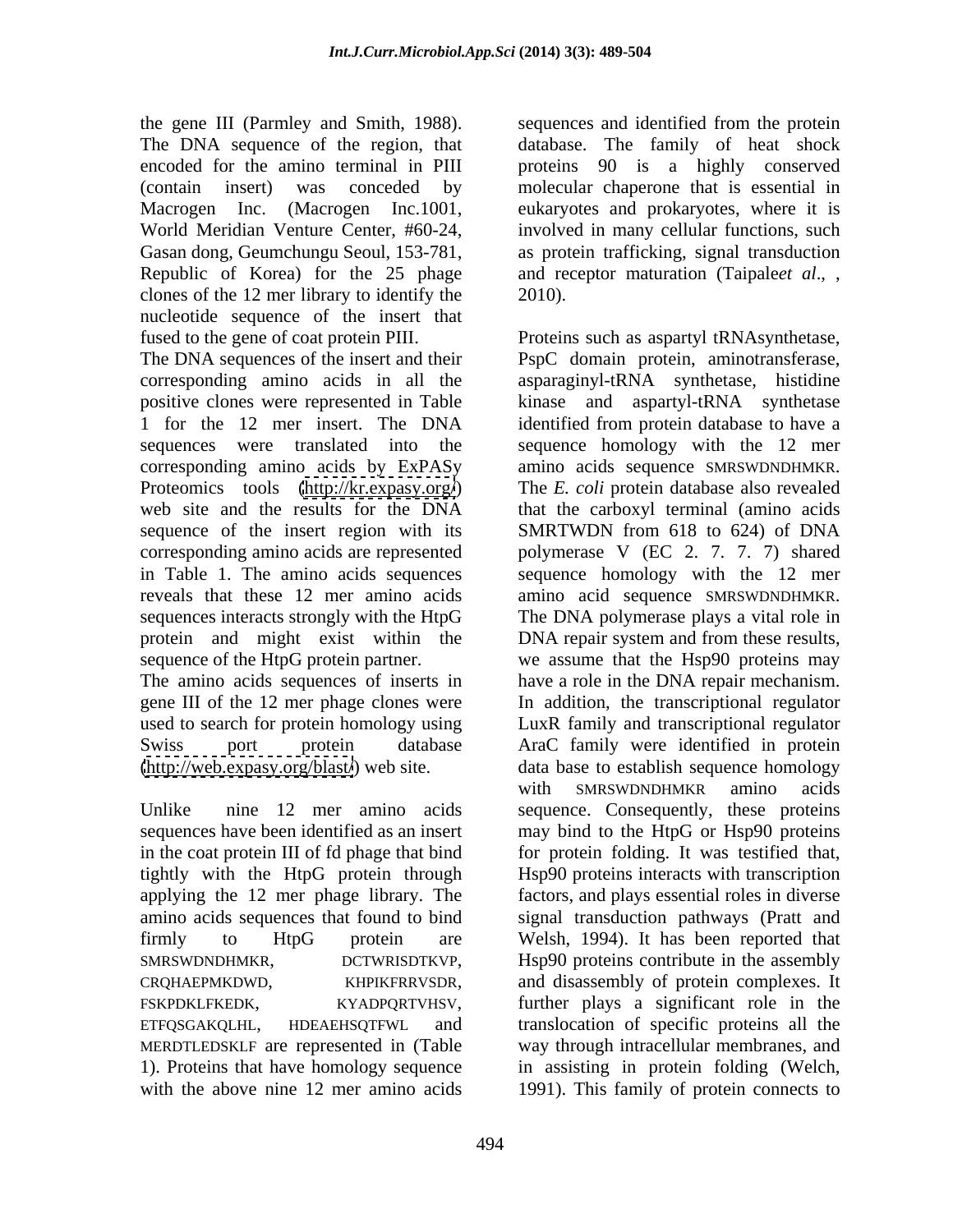cellular kinases, viral, actin, and tubulin. (Pratt and Toft, 2003). *In vivo*, it has been plants, insects, and mammals (Morimoto regulation and signaling pathways,

Some of the proteins such as DNA and Toft, 1997) and kinases (Xu and directed RNA polymerase subunit beta'' (EC 2.7.7.6) and transcription-associated structural changes, Hsp90 is thought to protein 1 have an apparent role in protein play a regulatory role in these proteins synthesis. Consequently, the HtpG protein folding. In this process, Hsp90 acts in may bind with proteins involved in protein biosynthesis to maintain a nonnative immunophilins, Hop/Sti1, p23, p50/ substrate in a soluble folding competent cdc37, PP5) (Buchner, 1999) some of state. Upon addition of HtpG or Hsp90 which have been shown to possess protein machinery, can be refolded to the chaperone like functions themselves (Bose native form (Nathan *et al*., 1997). *et al*., 1996). This binding advocates that

The sequence of the 12 amino acids several proteins in the Hsp90 family CRQHAEPMKDWD insert was found to have a sequence homology with lysyl-tRNA synthetase (EC 6.1.1.6), tRNA Hsp90 family facilitates protein folding pseudouridine synthase Pus10 and contained by the cell. This family of tryptophanyl-tRNAsynthetase (EC proteins interacts with substrate proteins, 6.1.1.2). It was testified that the Hsp90 known as partner proteins in an ATP proteins are implicated as cofactors or dependent manner (Young, *et al.*, 2004). chaperones in major cell growth related processes, transcription, translation, DNA conformational changes in the Hsp90 synthesis, protein folding and transport, proteins that are essential for client protein cell division, and membrane function activation (Mayer and Bukau, 2005). (Gething and Sambrook, 1992)*. In vitro*, it Hsp90 proteins appear to interact with was reported that Hsp90 interact with non-<br>partner proteins at late stages along the native substrate proteins and prevents their protein folding pathway, when the client stress induced aggregation (Wiech *et al.*, proteins are in near native state 1992). The 12 mer amino acids sequence conformations (Zhao, *et al.*, 2005). Hsp90 KHPIKFRRVSDR was recognized to have induces slight conformational changes that homology sequence with thyroid hormone encourage the requisite and release of receptor interactor 12, E3 ubiquitin-protein ligands or interaction with partner proteins ligase UPL3, ATPase central domain (Pratt and Toft, 2003). Many of Hsp90's protein, Beta-galactosidase (EC 3.2.1.23) partner proteins, counting Cdk4, c-src, and and STE/STE20/YSK protein kinase. It v-src, are oncogenic or otherwise has been testified that Hsp90 proteins necessary for cell proliferation, making plays vital roles in the maturation of signal Hsp90 an attractive target for anticancer transduction proteins, like hormone therapeutics (Neckers, 2007). Hsp90 is receptors, various kinases and calcineurin

Possessing the critical roles of these stress protruding that there are a growing proteins, considerable sequence and number of cellular proteins that are found structural conservation (as much as 50%) in association with Hsp90. These natural is evident in species as diverse as bacteria, proteins primarily played a role in *et al*., 1990). including steroid hormone receptors (Pratt regulation and signaling pathways, 1993). By supplementary complex with a set of partner proteins (like the substrate protein is contacted by heterocomplex.

> dependent manner (Young, *et al.*, 2004).<br>ATP binding and hydrolysis facilitates proteins are in near native state conformations (Zhao, *et al*., 2005). Hsp90 believed to induce subtle conformational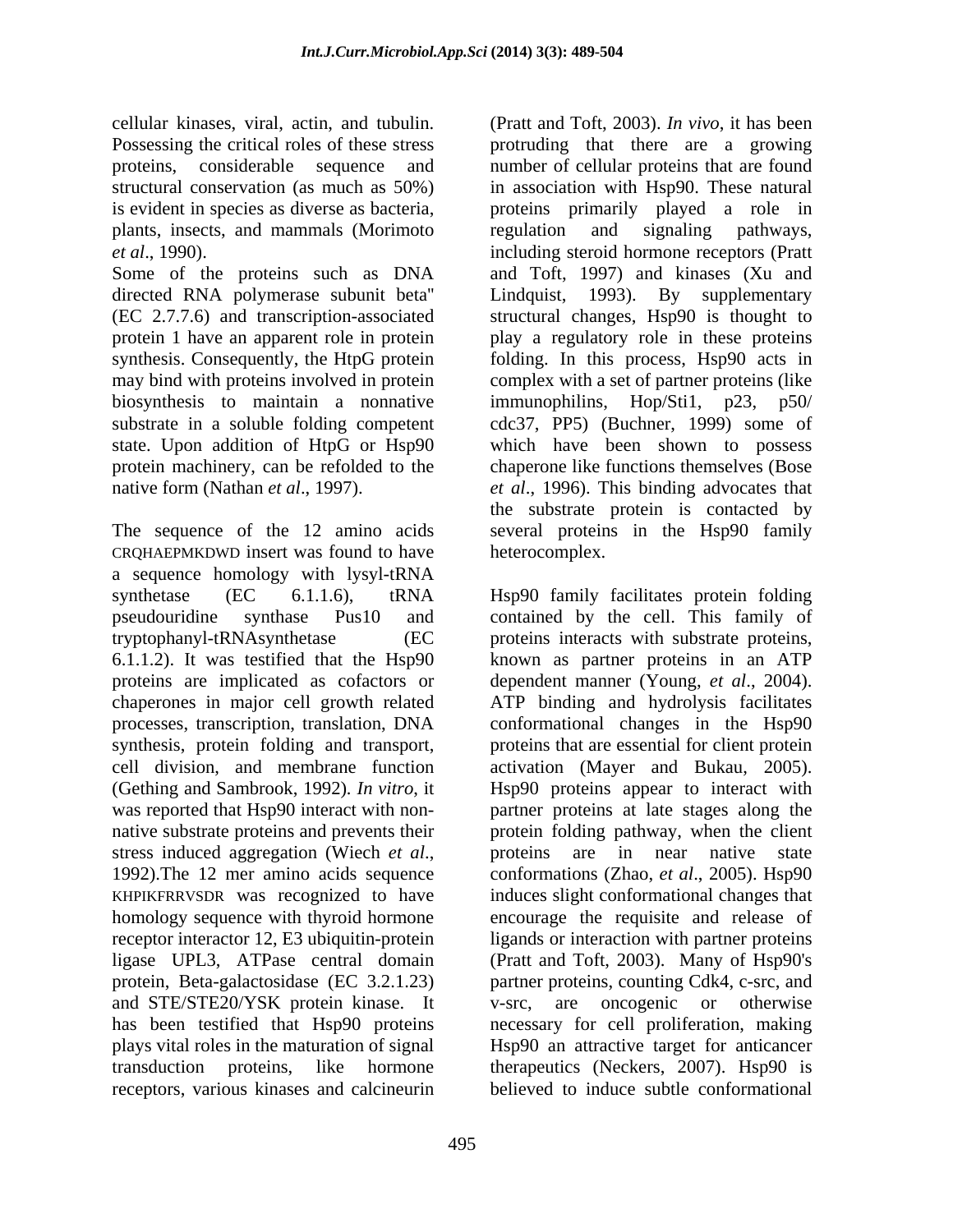changes within its partner proteins, identified through structural analyses ligands or the interaction with partner eukaryotes and prokaryotic, Hsp90 protein partner proteins comprise serine/threonine conformational rearrangements are and tumor suppressor proteins (Caplan, *et* 

All the 12 mer amino acids sequence phospho-N-acetylmuramoyl-pentapeptide-(EC2.5.1.7). Other proteins identified from with the amino acids sequence protein database include NAD-dependent KYADPORTVHSV. Both DNA gyrase reported that Hsp90 proteins have structures and aiding the dynamic conformational states of Hsp90 have been and hydrolyzes ATP, domains

promoting the binding and release of (Hessling *et al*., 2009). ATP required proteins. Hsp90 binding also serves to closed conformation (Mayer, 2010). protect some client proteins from Throughout this transition, a preserved ubiquitinylation and subsequent region in the N terminus, known as the degradation (Caplan, *et al*., 2007). In active site lid, closes over the nucleotide family interacts with a broad array of domains momentarily interact. Subsequent client proteins that are dominated by ATP hydrolysis, dissociation of ADP signaling and regulatory proteins. These restores the open conformation. These and tyrosine kinases, steroid hormone preserved in bacteria, yeast, and human nuclear receptors, transcriptions factors, Hsp90 family members. However, the *al*., 2007; Picard, 2006; Pearl and states varies across species (Southworth Prodromou, 2006). and Agard 2008). Furthermore structures FSKPDKLFKEDK have a homology sequence compounds block ATPase activity, and with some proteins in data base as hence Hsp90 function, at leastin part by transferase, ankyrin repeat domain containing protein 45, glycogen synthase preventing ATP access (Jez *et al*., 2003). (EC 2.4.1.11), transcriptional regulator Some of the proteins such as DNA gyrase SARP family, prenyltransferaseUbiA subunit A, DNA topoisomerase (EC family, UDP-N-acetylglucosamine 1- 5.99.1.2), ethanolamine transporter and carboxyvinyltransferase 2 precursor uridine kinase have a homology sequence epimerase/ dehydratase family protein, subunit A and DNA topoisomerase have a<br>ATP synthase gamma chain, AMP- significant role in DNA repair system and dependent synthetase and ligase which this increase our postulation that the would share a common function in binding Hsp90 proteins plays a exceptional role in ATP, and it may be a contender for the cellular proliferation and survival by HtpG protein. Dymock *et al*., (2005) preferentially stabilizing near native state facilitated identification of structural assembly and disassembly of signaling elements involved in ATP complexes (Whitesell and Lindquist, binding/hydrolysis and others potentially 2005). In our current study , one of the important for client protein binding. proteins identified in the protein data base Hsp90 family of proteins endures large is a putative transporting ATPase that may conformational rearrangements that are bind with the HtpG protein. Prokaryotic modulated by ATP binding and and eukaryotic Hsp90 proteins are have hydrolysis. Several distinguishable conserved N-terminal domain that binds promotes the alteration from the open to Throughout this transition, a preserved binding pocket, and the N-terminal conformational rearrangements are equilibrium between these conformational of inhibitor complexes of the eukaryotic Hsp90 proteins have indicated that these occupying the nucleotide binding site contained within the protein and with the amino acids sequence KYADPQRTVHSV. Both DNA gyrase subunit A and DNA topoisomerase have a significant role in DNA repair system and structures and aiding the dynamic and hydrolyzes ATP, domains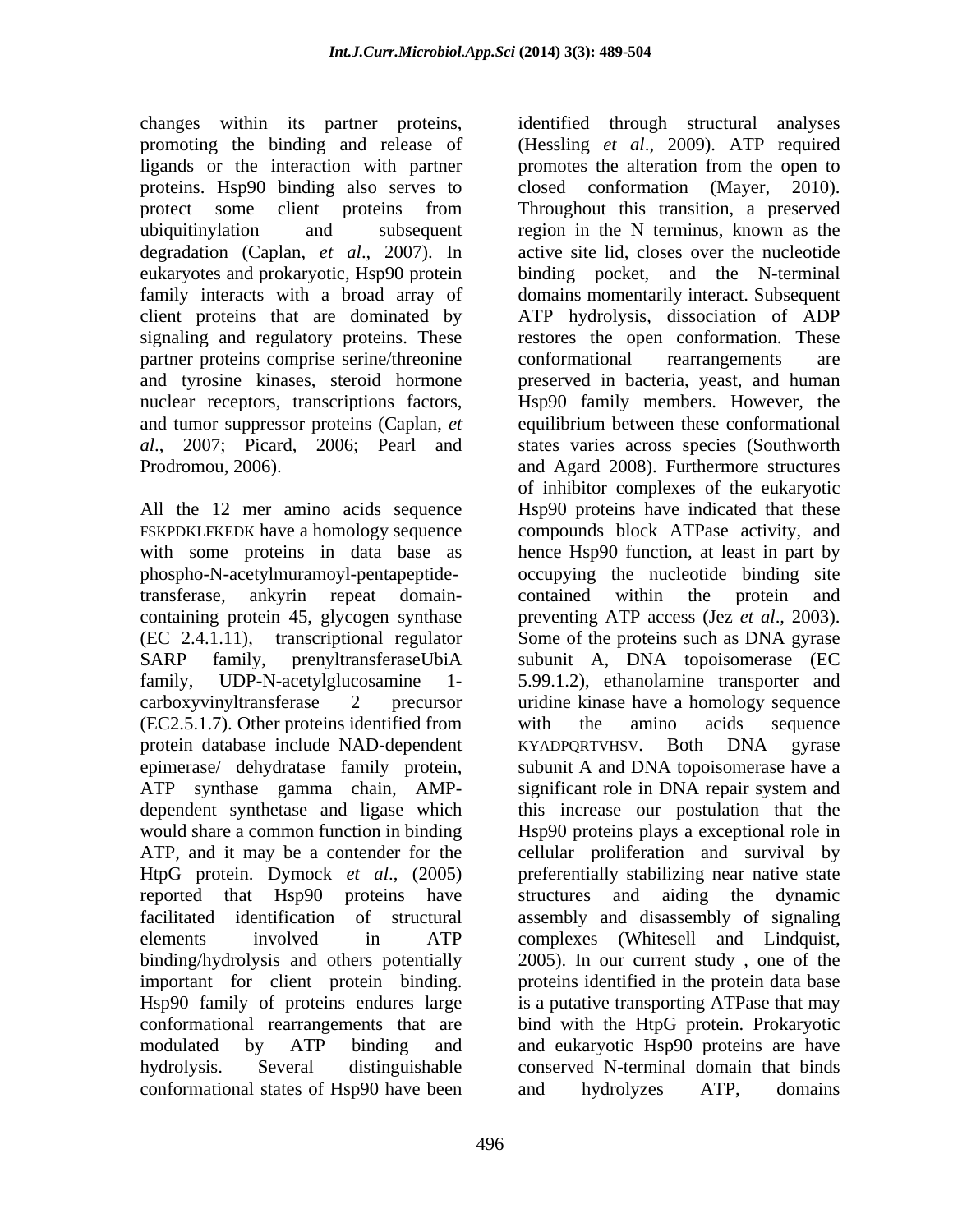(Krukenberg *et al*., 2011). It has been domains that involved in HtpG protein reported that the structure/function studies dimer (This work). Also, the amino acids of Hsp90 proteins have established a sequence DDAEQYQTFWofHtpG protein common mechanistic argument in which from 368to377 was recognized to have a ATP binding and hydrolysis trigger homology sequence with the 12 mer conformational changes that alter the hydrophobicity of domains used to employ Therefore, the amino acid domain client proteins (Mayer and Bukau, 2005). DDAEQYQTFW of HtpG proteinis the Dutta and Inouye, (2000) reported that the second domain participates in HtpG Hsp90 is a member of the ATPase superfamily that includes DNA gyrase B/topoisomerase II, DNA repair protein MutL, and histidine kinases. Sequence with the 12 mer HDEAEHSOTFWL

Proteins that identified in data base and competence related protein ComJ, NUDIX have homology sequence with the 12 mer bydrolase (protein family of amino acids sequence ETFQSGAKQLHL**,** phosphohydrolases), biofilm formation arexanthine dehydrogenase I, regulatory protein BssS, methyltransferase lipase/acylhydrolase with GDSL like type 11, propionate-CoA ligase and motif, integrase family protein and tetracycline resistance protein. It also malonate decarboxylase alpha subunit. These proteins may bind to the Hsp90 amino acids sequence was fond to proteins for folding. It further shows the homology sequence with some protein that protein database revealed that amino involved in DNA repair machine as terminal (amino acids FSSAAKQLHL putative RNA-dependent RNA polymerase from 20 to 29) of the transcriptional 2, superfamily I DNA and RNA helicase, regulator protein shared sequence ATP-dependent DNA helicase PcrA. homology with the 12 amino acids

HtpG protein shared sequence homology type 12, enoyl-CoA hydratase/isomerase, with the 12 amino acids arrangement helicase conserved C-domain protein, dimer and positioning of the two kinase. The amino acids sequence monomers creates a large central cleft MERDTLEDSKLF have a homology domain <sup>8</sup>ETRGFQTEAKQLLHL<sup>12</sup> of the HtpG protein is one of the binding

HDEAEHSQTFWL amino acids sequence. DDAEQYQTFW of HtpG proteinis the HtpG protein dimer formation.

Other proteins that have homology sequence with the <sup>12</sup> mer HDEAEHSQTFWL amino acids sequence are transformation hydrolase (protein family of contains the 12 mer HDEAEHSQTFWL

sequence ETFQSGAKQLHL. The 12 mer amino acids arrangement<br>
MERDTLEDSKLF was found to have<br>
These findings encouraged us to identify homology sequence with the following more proteins that may bind to the HtpG proteins, GTP cyclohydrolase 1 (EC protein. A search of the prokaryotic 3.5.4.16), cytidinedeaminase, succinate, protein database also revealed that the cytochrome , oxidoreductase subunit 3 amino terminal (amino acids (EC 1.3.5.1), transcriptional regulatory ETRGFQTEAKQLLHL from 8 to 22) of protein (TetR family), methyltransferase ETFQSGAKQLHL. The electron microscopy transcriptional regulator,winged helix data revealed that the HtpG protein from a familyprotein (Lyngbya sp.) and protein lined by hydrophobic elements (Shiau *et*  sequence with Holliday junction ATP *al*., 2006). Therefore, the amino acids dependent DNA helicase RuvB (EC of the 3.6.4.12) one of the proteins The 12 mer amino acids arrangement MERDTLEDSKLF was found to have homology sequence with the following protein (TetR family), methyltransferase type 12, enoyl-CoA hydratase/isomerase, helicase conserved C-domain protein, familyprotein (Lyngbya sp.) and protein kinase. The amino acids sequence MERDTLEDSKLF have a homology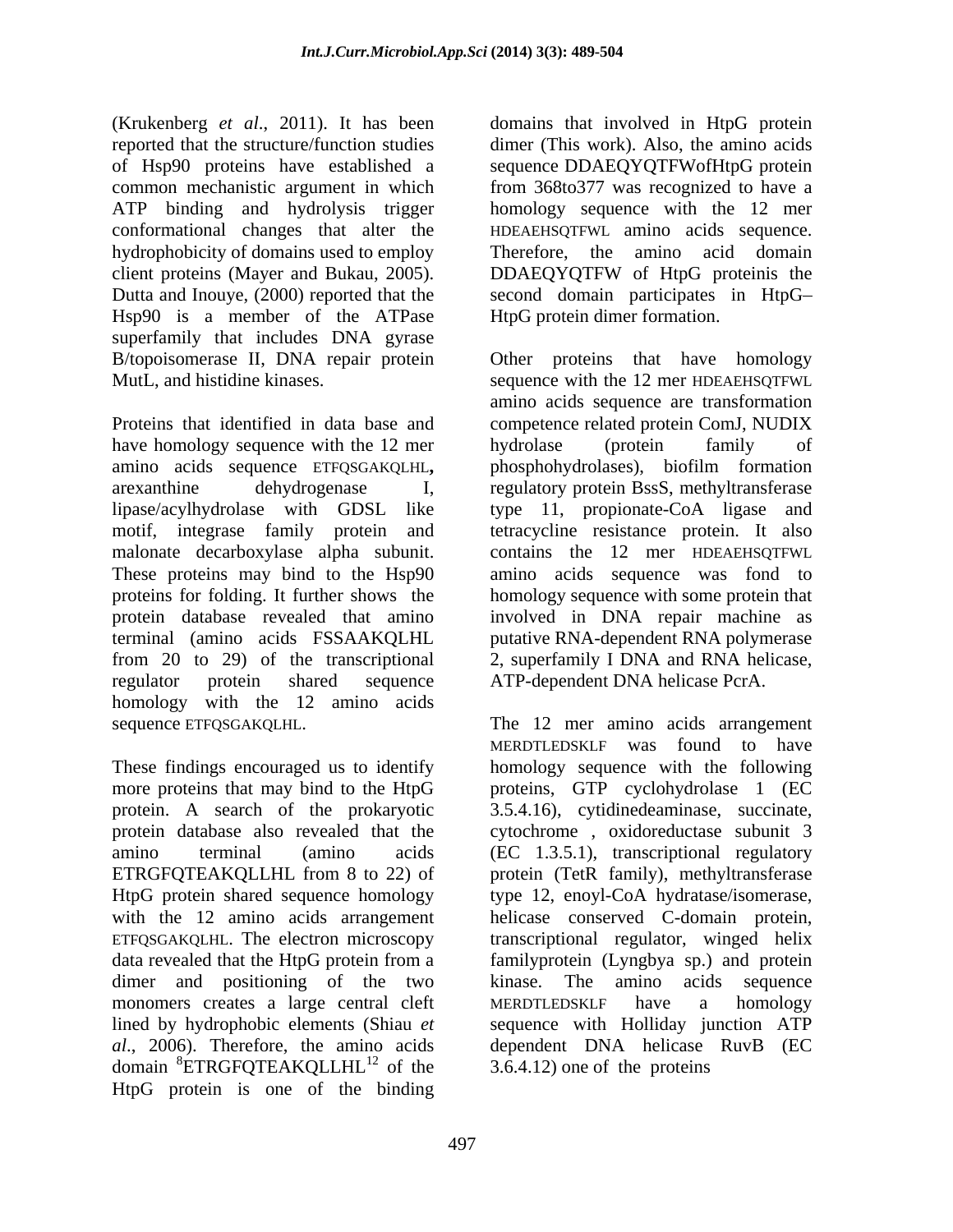

**Figure.1** A figure showing the purification profile of GST- HtpG fusion protein

**Lane.1** protein marker Sigma SDS6H2-1VL (M.Wt 30,000- 200,000 KDa).Lane 2: Crude extract of *E. coli* strain overexpressing GST- HtpG protein. Lane 3: GST- HtpG protein eluted from DEAE-sepharose column by using 100 ml gradiant of 50-500 mM of NaCl in buffer A. Lane 4: GST- HtpG protein eluted from glutathione sepharose 4B affinity column by using 25 ml 10 mM reduced glutathione in buffer C.





**Figure.3** Illustrate the binding affinity of the 1<sup>st</sup> round 12 mer phage library selected with GST-HtpG fusion protein to bind with GST-HtpG, GST, BSA, Ovalbumin and Marvel proteins.

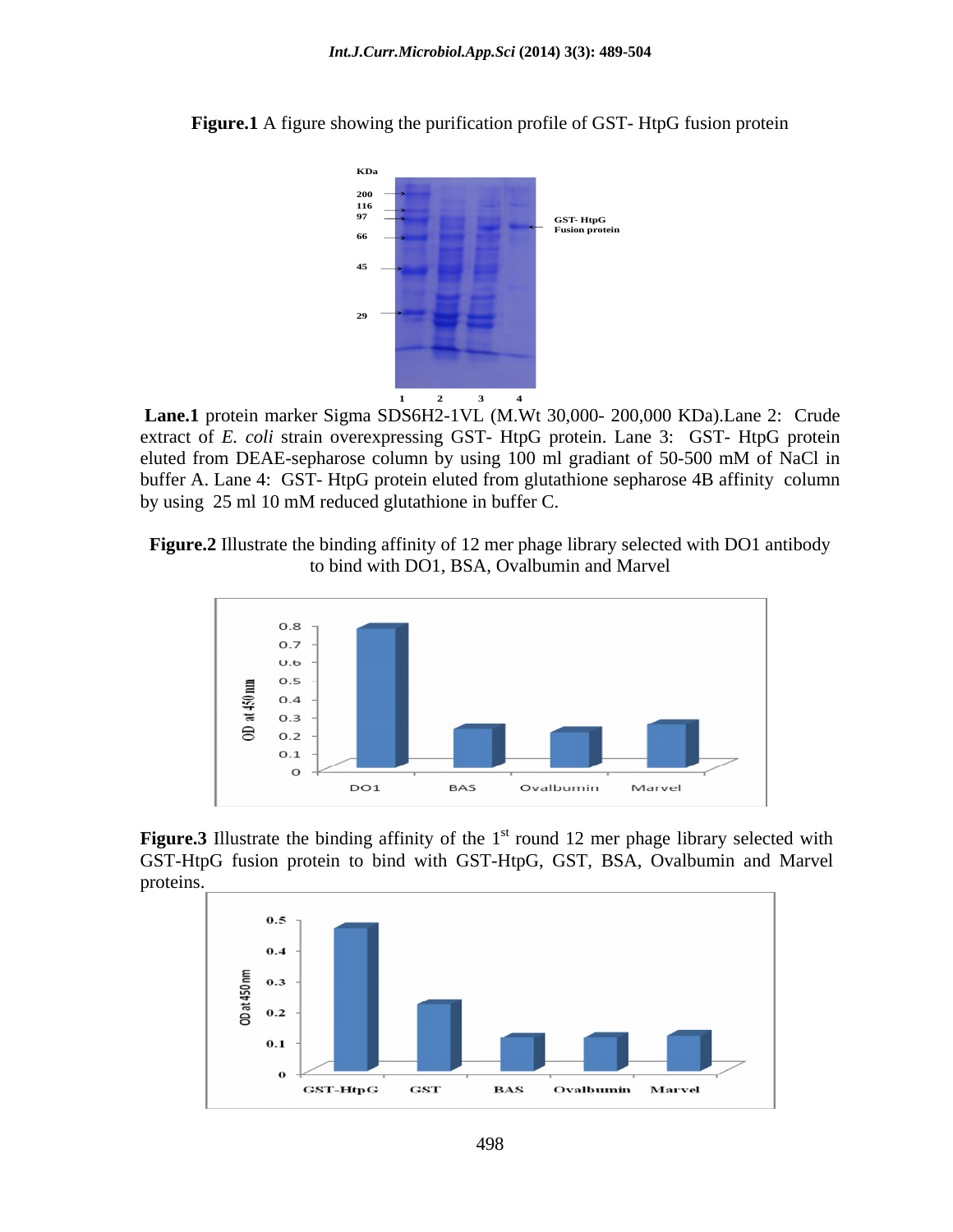



**Figure.5** Illustrate the binding affinity of the amplifiedphage single colonies of the 3rd round 12 mer phage library selected with GST-HtpG fusion protein to bind with GST-HtpG (1, 4, 7, 10, 13, 16, 19, 22, 25, 28, 31, 34, 37, 40, 43, 46, 49, 52, 55, 58, 61, 64, 67, 70, 73, 76, 79, 82, 85, 88, 91, 94, 96), GST (2, 5, 8, 11, 14, 17, 20, 23, 26, 29, 32, 35, 38, 41, 44, 47, 50, 53, 56, 59, 62, 65, 68, 71, 74, 77, 80, 83, 86, 89, 92, 95) and BSA (3, 6, 9, 12, 15, 18, 21, 24, 27, 30, 33, 36, 39, 42, 45, 48, 51, 54, 57, 60, 63, 66, 69, 72, 75, 78, 81, 84, 87, 90, 93, 94) proteins.



**Table.1** Nucleotide sequence of ssDNA of inserts in gene III of the12 mer phage library clones and their corresponding encoded amino acid sequences that bind tightly with HtpG protein.

| No   Nucleotide sequence of ssDNA of inserts in gene III of   amino acids sequences of   Number of<br>the 12 mer phage library clones | inserts in gene III of the   isolated phage  <br>12 mer phage clones |  |
|---------------------------------------------------------------------------------------------------------------------------------------|----------------------------------------------------------------------|--|
| 5' AGCATGCGCAGCTGGGATAACGATCATATGAAACGC3'                                                                                             | <b>SMRSWDNDHMKR</b>                                                  |  |
| $\frac{1}{2}$ S' GATTGCACCTGGCGCATTAGCGATACCAAAGTGCCG3'                                                                               | <b>DCTWRISDTKVP</b>                                                  |  |
| 5' TGCCGCCAGCATGCGGAACCGATGAAAGATTGGGAT3'                                                                                             | <b>CRQHAEPMKDWD</b>                                                  |  |
| ' AAACATCCGATTAAATTTCGCCGCGTGAGCGATCGC3'                                                                                              | KHPIKFRRVSDR                                                         |  |
| 5' TTTAGCAAACCGGATAAACTGTTTAAAGAAGATAAA3'                                                                                             | <b>FSKPDKLFKEDK</b>                                                  |  |
| ' AAATATGCGGATCCGCAGCGCACCGTGCATAGCGTG3'                                                                                              | KYADPQRTVHSV                                                         |  |
| 5' GAAACCTTTCAGAGCGGCGCGAAACAGCTGCATCTG3'                                                                                             | <b>ETFQSGAKQLHL</b>                                                  |  |
| 5' CATGATGAAGCGGAACATAGCCAGACCTTTTGGCTG3'                                                                                             | <b>HDEAEHSOTFWL</b>                                                  |  |
| ' ATGGAACGCGATACCCTGGAAGATAGCAAACTGTTT3'                                                                                              | <b>MERDTLEDSKLF</b>                                                  |  |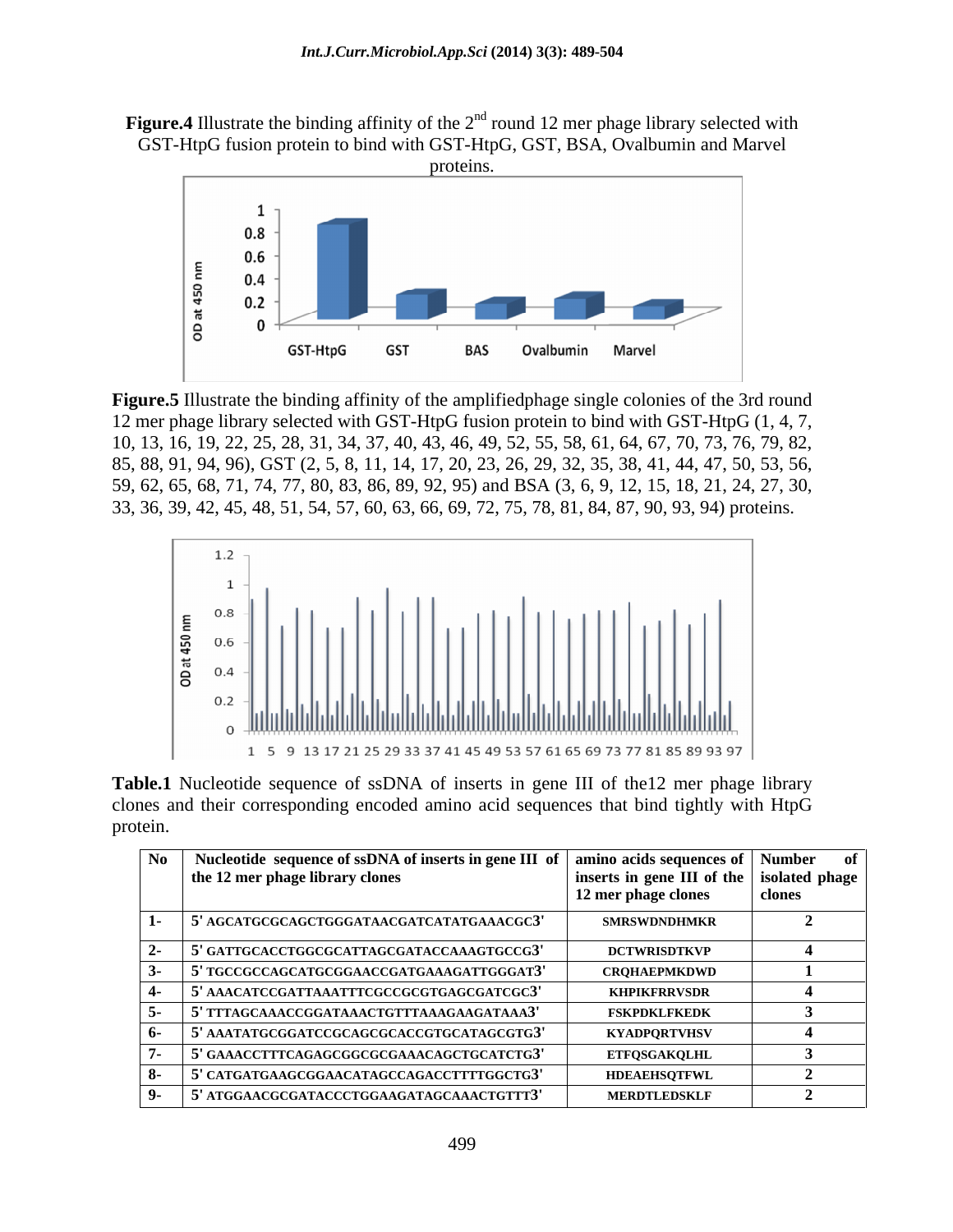repair to solve Holliday junction (Zhang *et*  resources. These libraries have yielded *al*., 2010). Moreover, the MERDTLEDSKLF peptide sequences that bear a resemblance have sequence homology with C-terminal to the epitopes of antigens to identify the domain protein of the highly conserved binding specificity of monoclonal SMC family, which have asignificant responsibility in chromosomal complete its entire role *in vivo* by binding with non SMC family proteins (Connelly chaperones that account for 1-2% of all proteins may bind with the SMC protein stress conditions (Csermely *et al.*, 1998). family to achieve its entire function *in* They participate and contribute in the Picard, 2007). It also involved with DNA stabilizing and refolding denatured

Protein compulsory sites are modules that transport across the endoplasmic reticulum macromolecules, and small ligands. These Dobberstein, 1996; Rutherford and interactions are accountable for protein complex formation as well as principal diverse biologic pathways. Predicted engineering. In addition, these sites can be domains. The HtpG partner proteins receptor in providing sites in identifying binding domains as aspartyl-tRNA protein function, guide docking, and synthetase, transcriptional regulator, establish networks of protein- protein asparaginyl-tRNA synthetase, histidine on the exterior part of phage particles. interactor 12, ATPase central domain binding to goal molecules of interest by topoisomerase, Uridine kinase, RuvB means of affinity selection. The powerful helicase, nitrate reductase, nitric-oxide

binding specificity of monoclonal antibodies (Bottger*et al*., 1996).

condensation and dosage compensation. Hsp90 proteins, named according to the 90 The SMC protein proteins usually kDa average molecular mass of their *et al*., 1998). Consequently, the Hsp90 cellular proteins in most cells under non *vivo*. Hsp90 interacts directly or through regulation of the stress response (Chen *et*  its cochaperones, with yeast proteins  $al$ ,  $2005<sup>b</sup>$ ) when it is associated with involved in chromatin silencing as well as other cochaperones, function in correctly transcriptional activation (Grad and helicases involved in chromatin proteins after stress, preventing misfolding remodeling (Zhao *et al*., 2005). and aggregation of unfolded or partially interact with proteins, other and organellar membranes (Schatz and obligatory sites are a hopeful starting point form of GST-HtpG fusion proteins. for pharmacologic target identification, Furthermore, in our current study,we have drug design studies and protein identified the HtpG protein dimer interactions. Phage display enables the kinase, aspartyl-tRNA synthetase, DNA appearance of a large number of peptides polymerase, thyroid hormone receptor Such libraries are able to be tested for protein, DNA gyrase subunit A, DNA technology of phage display has been synthase, glucocorticoid receptor and extensively used for identifying peptide cellular tumor antigen p53 were was sequences that have affinity to various identified. All of these provided data need targets as clearly stated in previous studies more work to recognize the exact that recombinant libraries displaying short mechanism of Hsp90 proteins with all the random peptides can be of valuable partner proteins. In our current study, wemembers are highly conserved molecular chaperones that account for  $1-2\%$  of all stress conditions (Csermely *et al.*, 1998).<br>They participate and contribute in the folding newly synthesized proteins, stabilizing and refolding denatured folded proteins, and assisting in protein transport across the endoplasmic reticulum Dobberstein,1996; Rutherford and Lindquist 1998; and Young *et al*., 2001). The 12 mer phage library was utilized effectively with the HtpG protein in the identified the HtpG protein dimer domains. The HtpG partner proteins binding domains as aspartyl-tRNA synthetase, transcriptional regulator, asparaginyl-tRNA synthetase, histidine interactor 12, ATPase central domain topoisomerase, Uridine kinase, RuvB helicase, nitrate reductase,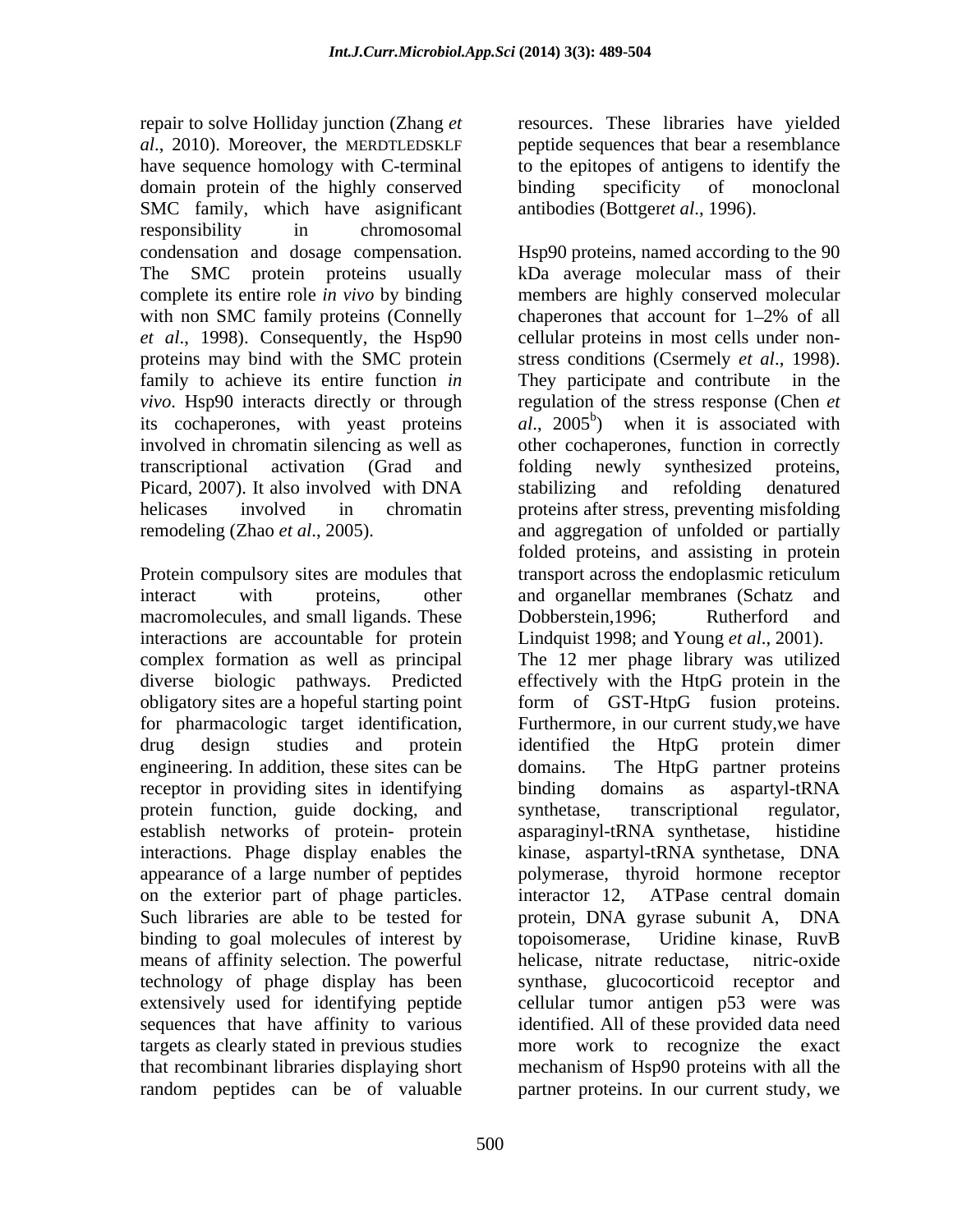conclude that the Hsp90 chaperone protein family fulfills dual roles: (i) Mol Cell Biol 18:4949-4960 Supplementary collaborator proteins, most of them inherently metastable, in dissimilar subcellular locations, to monoclonal antibodies. Ann Oncol maintain accurate conformation; (ii) On 12:S35-S41. condition that the 'unfolded protein Beck E, Sommer R, Auerswald EA, Kurz response' that attempts to refold mutated or stress-denatured proteins to a useful state, or, if that proves impossible, then chaperoning their passage to the bacteriophage fd DNA. *Nucleic Acids* proteosome for destruction (Shiau *et al.*, Res.; 512:4495–4503.<br>2006). Binart, N., Lombes, M. &Baulieu, E.-E.

This issue is particularly pronounced for the bacterial Hsp90, HtpG, for which there and mineral ocorticoid receptor are no known cochaperones to improve the efficiency of client protein recruitment. Hsp90 communication with glucocorticoid Borkovich, K. A., Farrelly, F. W., receptors is not inadequate to the Finkelstein, D. B., Taulien, J. & cytoplasm but continues during Lindquist, S. 1989. Hsp82 is an translocation into the nucleus where the chaperone assists in the receptor's DNA binding, transcription control, DNA release and nuclear recycling (Grad and Biol. 9, 3919–3930. Picard, 2007). Bose, S., Weikl, T., BuÈgl, H. and

The authors gratefully acknowledge the financial support by General Directorate of Research Grants Programs, King Echeverria, C., Hochkeppel, H. K., and AbdulAziz City for Science and Lane, D. P. 1996. Identification of Technology (KACST), Saudi Arabia (Project Number 08- Bio13-6). We would phage<br>like to thank Dr. Picksley S. M. 2147. like to thank Dr Picksley, S. M. (University of Bradford, UK) for his generous gifts of some bacterial strains for folding<br>and 12 mer phage library 136 – 141. and 12 mer phage library.

Ali, A., Bharadwaj, S., O'Carrol, R., Ovsenek, N. 1998. Hsp90 interacts with and regulates the activity of heat

shock factor 1 in Xenopus oocytes.

- Baselga, J. and Albanell, J. 2001. Mechanism of action of anti-HER2 12:S35 S41.
- C, Zink B, Osterburg G, Schaller H, Sugimoto K, Sugisaki H, Okamoto T, *et al*. 1978. Nucleotide sequence of *Res.*; 512:4495-4503.
- Binart, N., Lombes, M. &Baulieu, E.-E. 1995. Distinct functions of the 90 kDa heat shock protein hsp90 in oestrogen and mineralocorticoid receptor activity: effects of hsp90 deletion mutants. Biochem. J. 311, 797-804.
- Finkelstein, D. B., Taulien, J. & essential protein that is required in higher concentrations for growth of cells at higher temperature. Mol. Cell. Biol. 9, 3919–3930.
- Acknowledgement of Hsp90- associated proteins. Science, Buchner, J. 1996. Chaperone function 274, 1715-1717.
	- Bottger, V., Bottger, A., Howard, S. F., Picksley, S. M., Chene, P., Garcia- Lane, D. P. 1996. Identification of novel mdm2 binding peptides by phage display. Oncogene 13: 2141- 2147.
	- Buchner, J. 1999. Hsp90 & Co. a holding for folding. Trends Biochem. Sci. 24,  $136 - 141.$
- **References** protein kinase quality control. Trends Caplan, A. J., Mandal, A. K., Theodoraki, M. A. 2007. Molecular chaperones and Cell Biol;17: 87–92.
	- Chen B, Kayukawa T, Monteiro A, Ishikawa Y. 2005<sup>a</sup>. The expression of  $^a$  The expression of . The expression of *HSP90* gene in response to diapauses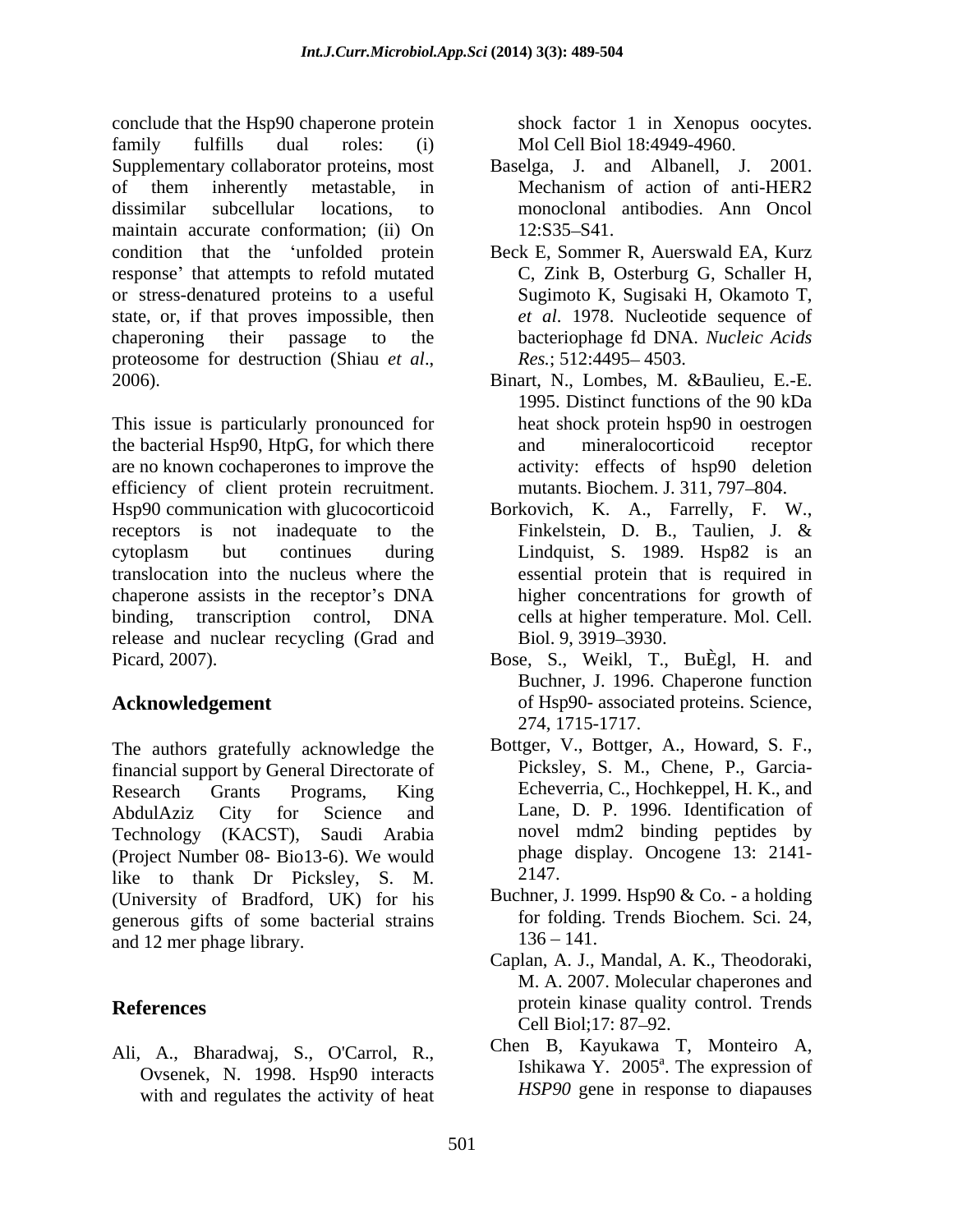and thermal-stress in the onion

- Chen, J., Xu, X, Underhill, C. B., Yang, S., Wang, L. Chen, Y, Hong, S,
- Chowdhary, Puneet K., Alemseghed, characterization of a fast self-sufficient
- Connelly, J. C., Kirkham, L. A., and nuclease of *Escherichia coli* is a
- Csermely P, Schnaider T, Sőti C, Prohszka Laemmli UK 1970 Cleavage of structural
- Devlin, J. J., Panganiban, L. C., and
- 
- Dymock, B.W., Barril, X., Brough, P.A., inhibitors of the molecular chaperone Hsp90 discovered through structure-<br>8123–8129.
- Gething M. J and Sambrook, J. 1992. Protein folding in the cell. . *Nature*

365.33-44.

- maggot, *Delia antique*. *Insect MolBiol*, Grad, I. and Picard, D. 2007. The 14:697-702. Grad, I. and Picard, D. 2007. The glucocorticoid responses are shaped by molecular chaperones. Mol Cell Endocrinol, 275:2-12.
- Creswell K, and Zhang L.  $2005^b$ . Hessling, M., Richter, K., Buchner, J. Creswell K, and Zhang L. 2005<sup>b</sup>. Hessling, M., Richter, K., Buchner, J. Tachyplesin Activates the Classic 2009. Dissection of the ATP-induced Complement Pathway to Kill Tumor conformational cycle of the molecular Cells. Cancer Res. 65, 4614- 4622. chaperone Hsp90. Nat StructMolBiol 2009. Dissection of the ATP-induced 16:287 293.
- Mussie and Haines, Donovan C. 2007 Huang, P. S. and Oliff, A. 2001. Drug-Cloning, expression and targeting strategies in cancer therapy. CurrOpin Genet Dev 11: 104-110
- P450: CYP102A5 from Bacillus Jez, J. M., Chen, J. C., Rastelli, G., Stroud, cereus Arch. Biochem. Biophys. 1,468 R.M., and Santi, D.V. 2003. Crystal 1:32-43 structure and molecular modeling of Leach, D. R. F. 1998. The SbcCD Hsp90. Chem. Biol. 10, 361-17-DMAG in complex with human Hsp90. Chem. Biol. 10, 361 368.Whitesell and Lindquist, 2005
- structural maintenance of Krukenberg K. A, Street T. O, Lavery L. chromosomes SMC family protein that A, Agard D. A. 2011.Conformational cleaves hairpin DNA. Biochemistry. dynamics of the molecular chaperone 95: 7969- 7974. Hsp90. Q Rev Biophys.
- Z, Nardai G. 1998. The 90- kDa proteins during the assembly of the molecular chaperone family: structure, head of bacteriophage T4. Nature 227: function, and clinical applications.A 680-685. 680-685
- comprehensive review. Lane, D. P., and Stephen, C. W. 1993. *PharmacolTher* 79:129-168. Epitope mapping using bacteriophage Devlin, P. 1990. Random peptide peptide libraries. Curr. Opin. in immunology 5: 268- 271.
- libraries: a source of specific protein Mayer, M. P. 2010. Gymnastics of binding molecules. Science. 249: 404- molecular chaperones. Mol Cell 406. 39:321-331. molecular chaperones. 39:321 331.
- Dutta, R., and Inouye, M. 2000. GHKL, an Mayer, M. P., and Bukau, B. 2005. Hsp70 emergent ATPase/ kinase superfamily. chaperones: cellular functions and Trends Biochem. Sci. *25*, 24 28. molecular mechanism. Cell. Mol. Life Sci. 62, 670–684.
	- Cansfield, J.E., Massey, A., *et al*. 2005. Novel, potent small-molecule Miyata, Y. &Yahara, I. 1995 Interaction between casein kinase II and the 90 kDa stress protein. Biochemistry 34, 8123–8129.
	- based design. J. Med. Chem. 48, 4212 Morimoto, R. I., Tissleres, A. and 4215. Georgopoulos, C. 1990. The stress response functions of the proteins, and perspectives, p.  $1-36$ . *In* R. I.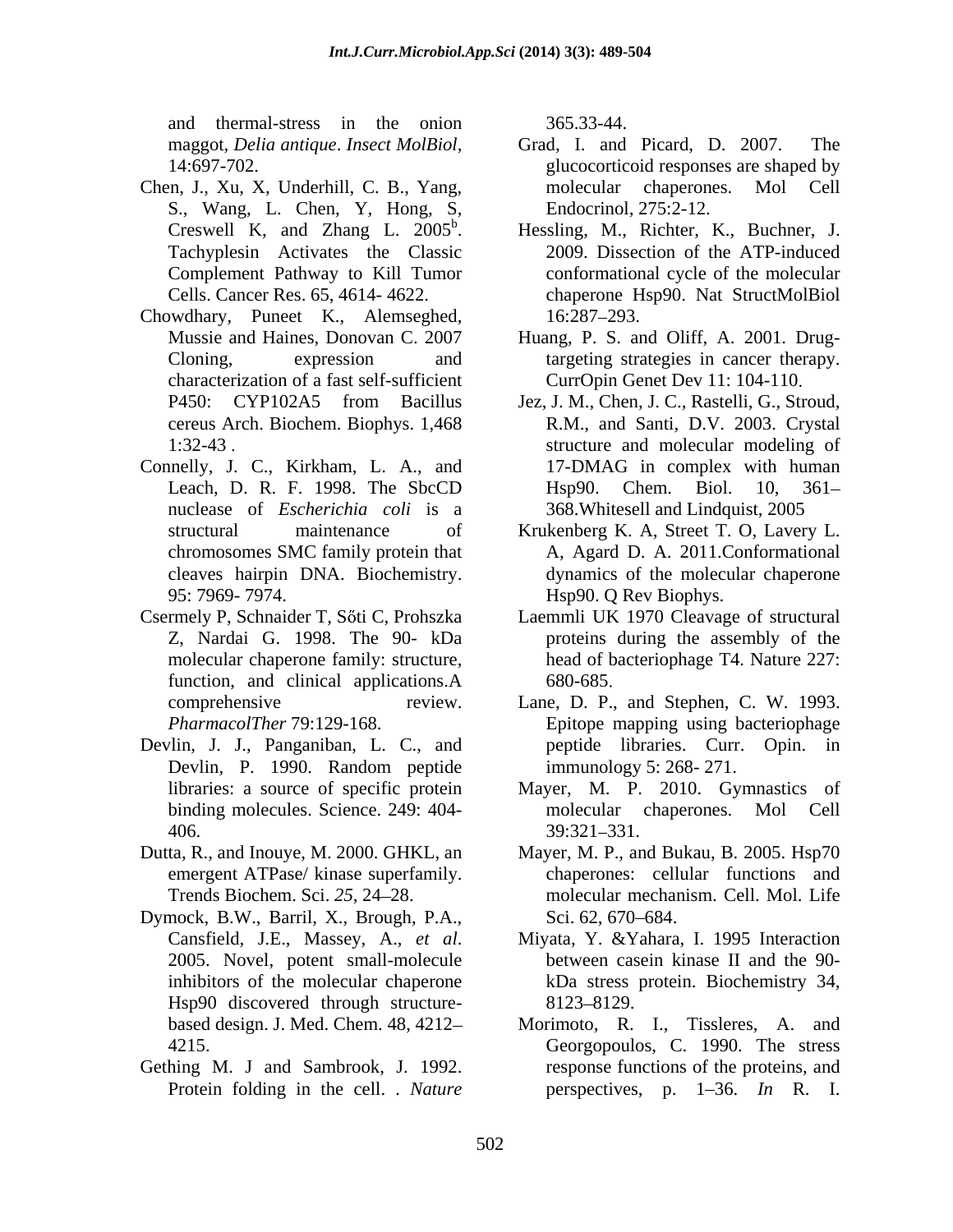Morimoto, A. Tissleres, and C. phenotypic variation. Nature, 417, Georgopoulos ed., Stress proteins in 618–624.

- Nathan, D. F., Vos, M. H., and Lindquist, specificity of co-chaperone chaperone. Proc. Natl. Acad. Sci.
- Neckers, L. 2007. Heat shock protein 90: a capacitor for morphological the cancer chaperone. J. Biosci. 32,
- Parcell, D.A. and Lindquist, S. 1994 in: T. 1989. Molecular cloning: a R.I., Tissieres, A. and Georgopoulos,
- Parmley, S. F. and Smith, G. P. 1988.
- Pearl, L.H., Prodromou, C. 2006 Structure and any RCC and PCC and Molecular
- Picard, D. 2006. Chaperoning steroid hormone action. Trends Endocrinol. Science, 271:1519-1526
- Pratt, W. B. and Toft, D. O. 1997. Steroid
- Pratt, W. B. and Toft, D. O. 2003.
- Pratt, W. B. and Welsh, M. J. 1994.Chaperone functions of the heat
- Queitsch, C., Sangster, T. A. & Lindquist, S. 2002. Hsp90 as a capacitor of the Hsp90 chaperone ATPase cycle.

618 624.

- biology and medicine. Cold Spring Riggs, D.L., Cox, M.B., Cheung-Flynn, J., Harbor Laboratory, Cold Spring Prapapanich, V., Carrigan, P.E., and Harbor, N.Y. Smith, D.F. 2004. Functional S. 1997. In vivo functions of the interactions with Hsp90 client proteins. Saccharomyces cerevisiae Hsp90 Crit. Rev. Biochem. Mol. Biol. 39: Smith, D.F. 2004. Functional specificity of co-chaperone 279-295.
- USA, 94, 12949–12956. Rutherford SL and Lindquist S: Hsp90 as a capacitor for morphological evolution. *Nature* 1998, 396:336-342.
- 517 530. Sambrook, J., Fritsch, E. F., and Maniatis, The Biology of Heat Shock Proteins laboratory manual. Cold Spring Harbor and Molecular Chaperones Morimoto, Laboratory Press, Cold Spring Harbor, T. 1989. Molecular cloning: a N.Y
- C., Eds., pp. 457-494, Cold Spring Sato, T, Minagawa, S, Kojima, E, Harbor Laboratory Press, New York. Ckamoto, N, Nakamoto, H. 2010. Antibody- selectable filamentous fd Hsp90, stabilizes a phycobilisome phage vectors: affinity purification of protein in the target genes. Gene 73:305- 318. *cyanobacteriumSynechococcuselongat* and mechanism of the Hsp90 *Microbiology*. **76** 3, 76-589. Sato, T, Minagawa, Okamoto, N, Nakamoto, HtpG, the prokaryotic homologue of protein in the *us* PCC 7942. *Molecular Microbiology*. **76** 3, 76- 589.
- molecular chaperone machinery. *Ann.* Schatz, G., Dobberstein, B. 1996. *Rev. Biochem. 75,* 271-294. Schatz, G., Dobberstein, B. 1996. Common principles of protein translocation across membranes. *Science*, 271:1519-1526
- Metab. 17, 229 235. Shiau, A.K., Harris, S.F., Southworth, receptor interactions with heat shock analysis of *E. coli* hsp90 reveals protein and immunophilin chaperones. The dramatic environment in the nucleotide-dependent Endo. Rev. 18, 306-360. conformational rearrangements. Cell D.R. and Agard, D.A. 2006. Structural dramatic nucleotide-dependent 127, 329–340.
- Regulation of signaling protein Shibata, H, Yoshioka, Y, *et al*2004. function and trafficking by the Hsp90/ Functionalization of Tumor Necrosis Hsp70-based chaperone machinery. Factor Using Phage Display Technique Exp. Biol. Med. Maywood, 228, 111– and PEGylation Improves Its 133. Antitumor Therapeutic Window. and PEGylation Improves Its Antitumor Therapeutic Window. Clinical Cancer Research 10: 8293-8300.
- shock proteins associated with steroid Southworth, D. R. and Agard, D. A. 2008. receptors. Semin. Cell Biol., 5, 83–93. Species-dependent ensembles of Species-dependent ensembles of conserved conformational states define